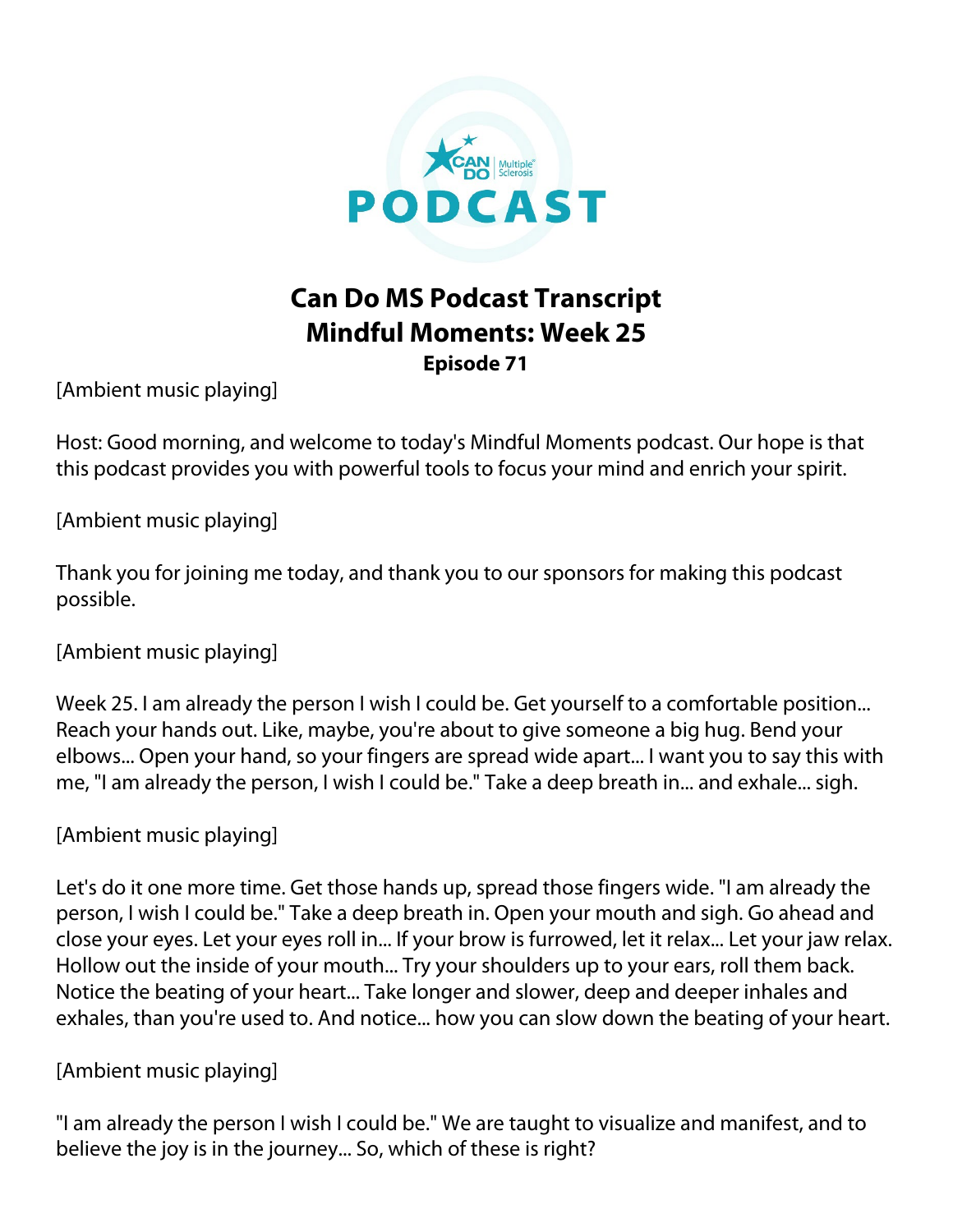## [Ambient music playing]

The joy is in the journey, that's true. But what if on the journey, you chose to act as if there is no question you will arrive? You are already the person you wish you could be.

## [Ambient music playing]

Unfurrow your brow again... Let your shoulders relax again... Open your palms to face the ceiling on your lap... Relax your legs... You are already the person you wish you could be.

Instead of walking through your day with trepidation, instead of waiting for something to take you out, instead of questioning your abilities, you act as if you've already arrived.

## [Ambient music playing]

You start bringing gratitude into your everyday. You accept yourself just the way you are... just the way you show up... But you show up to higher standards, because you are already the person you wish you could be.

### [Ambient music playing]

You are the person you are visualizing. It becomes less effortful to rise to your high standards. It becomes less of a battle because you embody them... You're finding joy in the journey... You are already the person you wish you could be.

#### [Ambient music playing]

Imagine yourself on that road... to the thing that you really want right now... Sure, there are bumps in the road, but imagine that the road is easy and that you get to enjoy the ride or the walk... Imagine that the sights are beautiful, and that you're fully equipped to get to the end.

#### [Ambient music playing]

Take a breath in... and exhale. Let that feeling... root in your mind. You are the person you are visualizing... You are already the person you wish you could be.

#### [Ambient music playing]

We're so glad you joined us for this week's mantra. This week, remember, "I am already the person I wish I could be."